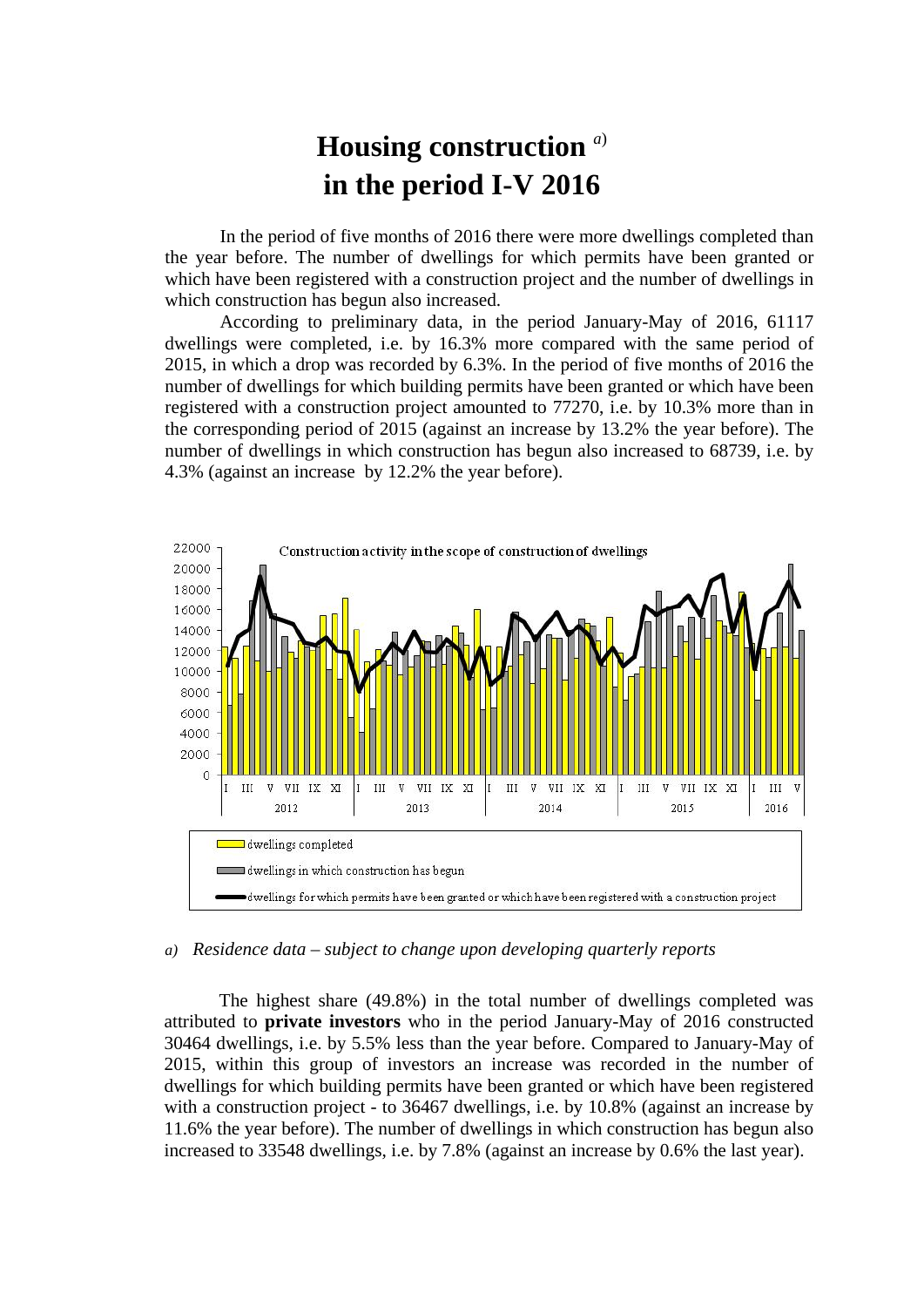**Developers**, in the period of five months of 2016, completed 28932 dwellings (which constituted 47.3% of the total number of dwellings completed), i.e. by 51.5% more than in the corresponding period of 2015, when a decrease was recorded by 11.1%. Investors who build for sale or rent received building permits for 38716 dwellings, i.e. by 8.1% more than the year before (when an increase was recorded by 16.7%). A drop was recorded in the number of dwellings in which construction has begun to 33440 dwellings, i.e. by 1.2% (against an increase by 29.8% the year before).

**Housing cooperatives** in the period of five months of 2016 completed 926 dwellings against 495 dwellings the year before. The number of dwellings in which construction has begun also increased to 970 against 519 dwellings the year before. The number of dwellings for which building permits have been granted decreased to 459 against 606 dwellings the year before.

**Other investors** (municipal, public building society and company construction) in the period of five months of 2016 completed 795 dwellings against 723 dwellings the year before, of which in municipal construction - 404 dwellings were completed against 397 dwellings the last year, in public building society construction – 369 dwellings against 112 dwellings and in company construction  $-22$  dwellings against 214 dwellings in the corresponding period of 2015. The number of dwellings for which building permits have been granted and in which construction has begun increased respectively - to 1628 dwellings against 717 dwellings the year before and to 781 dwellings against 401 the last year.

In the period of five months of 2016, an increase in **the number of dwellings completed** was recorded in twelve voivodships, including the most substantial one in Dolnośląskie – by 44.1%, Mazowieckie – by 33.8% and Lubelskie – by 32.5%. A decrease in the number of dwellings completed was recorded in voivodships: Podkarpackie – by 4.3%, Śląskie – by 3.3%, Zachodniopomorskie – by 1.8% and Opolskie – by 0.3%.

In the period of five months of 2016, an increase in the number of **dwellings for which permits have been granted or which have been registered with a construction project** was recorded in twelve voivodships, of which the highest in Opolskie - by 133.5%, Świętokrzyskie – by 50.5% and Podkarpackie – by 40.7%. A decrease in the number of permits or registrations with a construction project was recorded in voivodships: in Warmińsko-Mazurskie – by 15.8%, Małopolskie – by 7.3%, Podlaskim – by 1.2% and Mazowieckie – by 0.9%.

An increase in the number of **dwellings in which construction has begun** in the period of five months of 2016 was recorded in ten voivodships, of which the highest in Kujawsko-Pomorskie – by 50.4%, Świętokrzyskie – by 36.9% and Opolskie – by 33.7%. A drop in the number of dwellings in which construction has begun was recorded in six voivodships, of which the highest in Pomorskie – by 15.4%, Małopolskie – by 14.4% and Podlaskie – by 6.9%. Most of dwellings in which construction has begun were in Mazowieckie – 14007 dwellings, i.e. by – 10.5% more than the year before.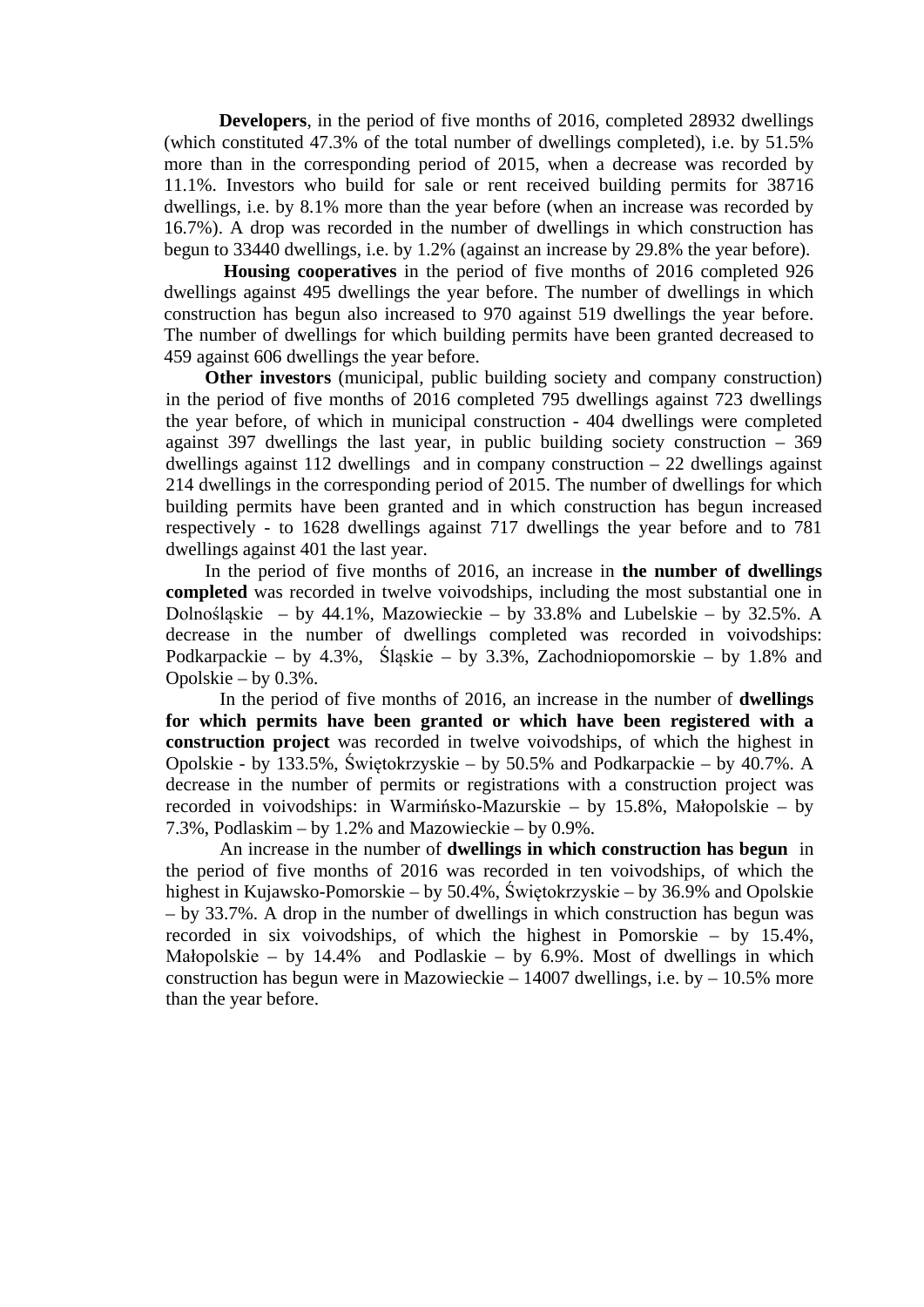|                                                                                                            | 2016         |                              |                    |        |                       |
|------------------------------------------------------------------------------------------------------------|--------------|------------------------------|--------------------|--------|-----------------------|
| <b>Forms</b>                                                                                               | $\mathbf{V}$ |                              |                    | $I-V$  |                       |
| of construction                                                                                            | number       | $\mathbf{V}$<br>$2015 = 100$ | IV<br>$2016 = 100$ | number | $I-V$<br>$2015 = 100$ |
| <b>Dwellings completed</b>                                                                                 |              |                              |                    |        |                       |
|                                                                                                            | 11259        | 108.2                        | 90.7               | 61117  | 116.3                 |
| Private                                                                                                    | 5647         | 98.0                         | 95.8               | 30464  | 94.5                  |
| For sale or rent                                                                                           | 5332         | 115.8                        | 84.9               | 28932  | 151.5                 |
| Cooperative                                                                                                | 153          | 153-fold                     | 106.3              | 926    | 187.1                 |
|                                                                                                            | 127          | 302.4                        | 128.3              | 795    | 110.0                 |
| Dwellings in which construction has begun                                                                  |              |                              |                    |        |                       |
|                                                                                                            | 13977        | 85.7                         | 68.3               | 68739  | 104.3                 |
| Private                                                                                                    | 7717         | 98.3                         | 84.5               | 33548  | 107.8                 |
| For sale or rent                                                                                           | 6072         | 73.3                         | 55.8               | 33440  | 98.8                  |
| Cooperative                                                                                                | 52           | 46.4                         | 36.4               | 970    | 186.9                 |
|                                                                                                            | 136          | 295.7                        | 46.7               | 781    | 194.8                 |
| Dwellings for which permits have been granted or which have been registered with a<br>construction project |              |                              |                    |        |                       |
|                                                                                                            | 16293        | 101.2                        | 86.7               | 77270  | 110.3                 |
| $Private$                                                                                                  | 8497         | 112.2                        | 97.0               | 36467  | 110.8                 |
| For sale or rent                                                                                           | 7651         | 91.8                         | 79.4               | 38716  | 108.1                 |
| Cooperative                                                                                                | 38           | 38.4                         | 152.0              | 459    | 75.7                  |
|                                                                                                            | 107          | 108.1                        | 28.8               | 1628   | 227.1                 |

*b) company, municipal, public building society.*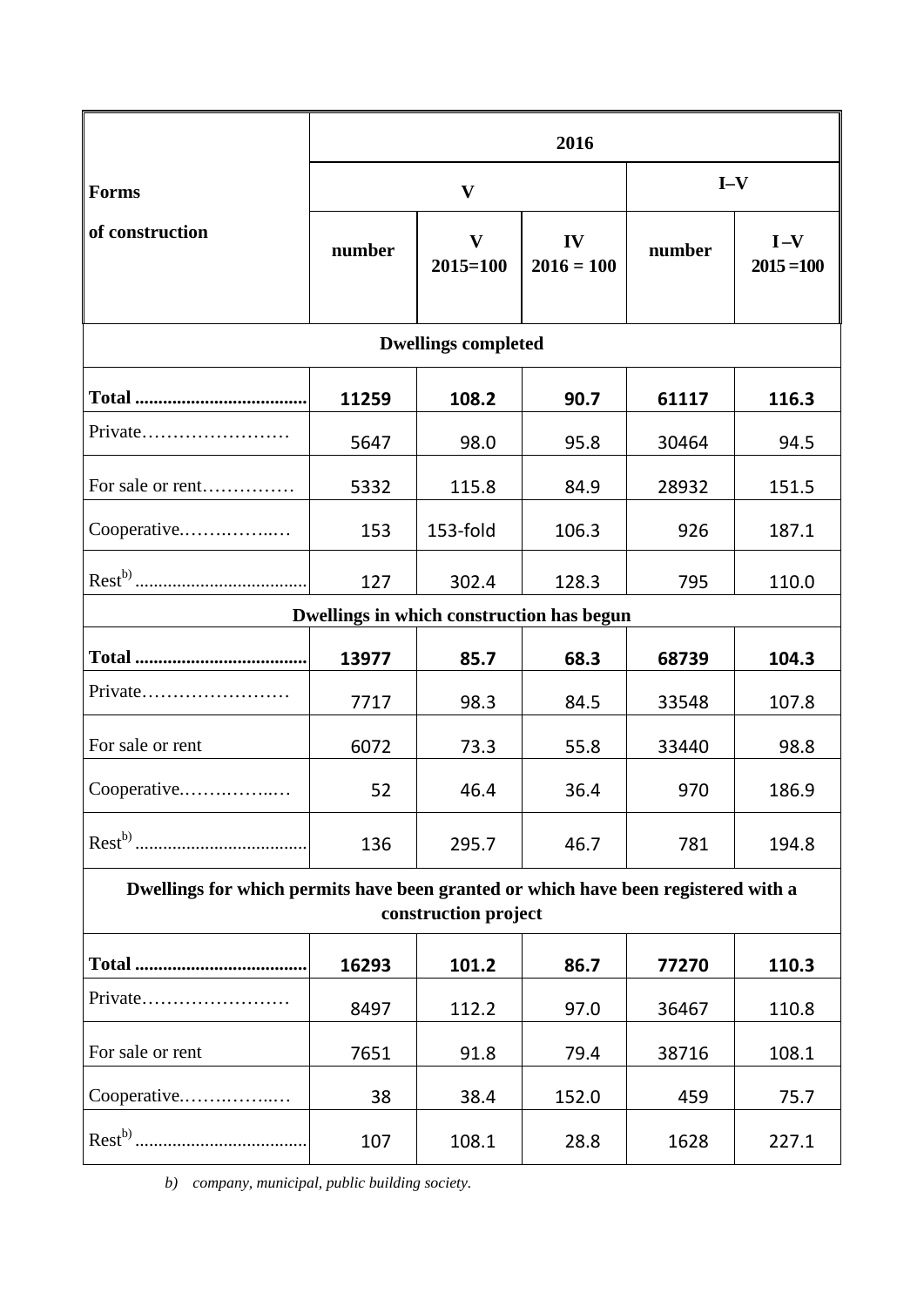